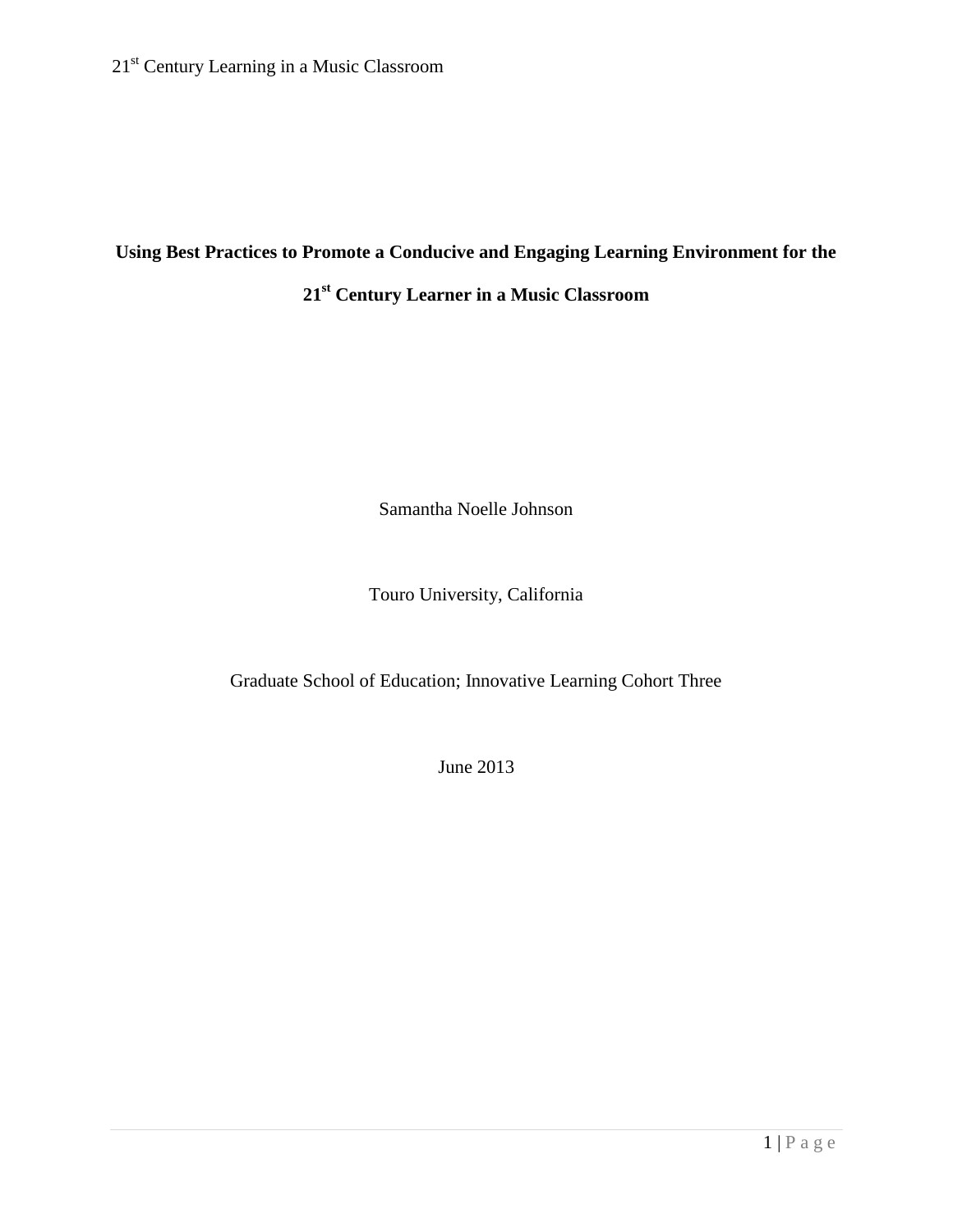#### **Review of the Literature**

### **Introduction**

The purpose of this project is to research best practices used in the music classroom. This literature review will address the areas related to student engagement of music students with varying musicianship and diverse learning needs within the same classroom. The first section will address research related to  $21<sup>st</sup>$  century skills and engagement in a music class. The second section will focus on research about addressing a diverse audience in the general music classroom. Finally, the third section will discuss applying 21st century skills with a diverse audience.

#### **21st Century Engagement in the Music Classroom**

Micahel A. Butera (2013) states throughout the No Child Left Behind era, we have operated under a misguided notion that our core curriculum focused exclusively on reading and mathematics. Many failed to acknowledge that music education has been, and continues to be, a part of that core curriculum. And, the current budget woes faced by far too many schools have put music programs in real jeopardy. As a result, urban legends on what we should and should not teach have resulted in cuts to music education programs, elimination of music teacher positions, and the denial of much-needed music instruction to an entire generation of young people. The concerns of this report were paired with the fact that if today's students are going to succeed tomorrow, they need a comprehensive K-12 education that prepares them for college. And that comprehensive education requires music instruction (Butera 2013). Butera (2013) addresses the fact that for years now, MENC: The National Association for Music Education has promoted National Standards for Music Education, clear guidelines that provide all schools with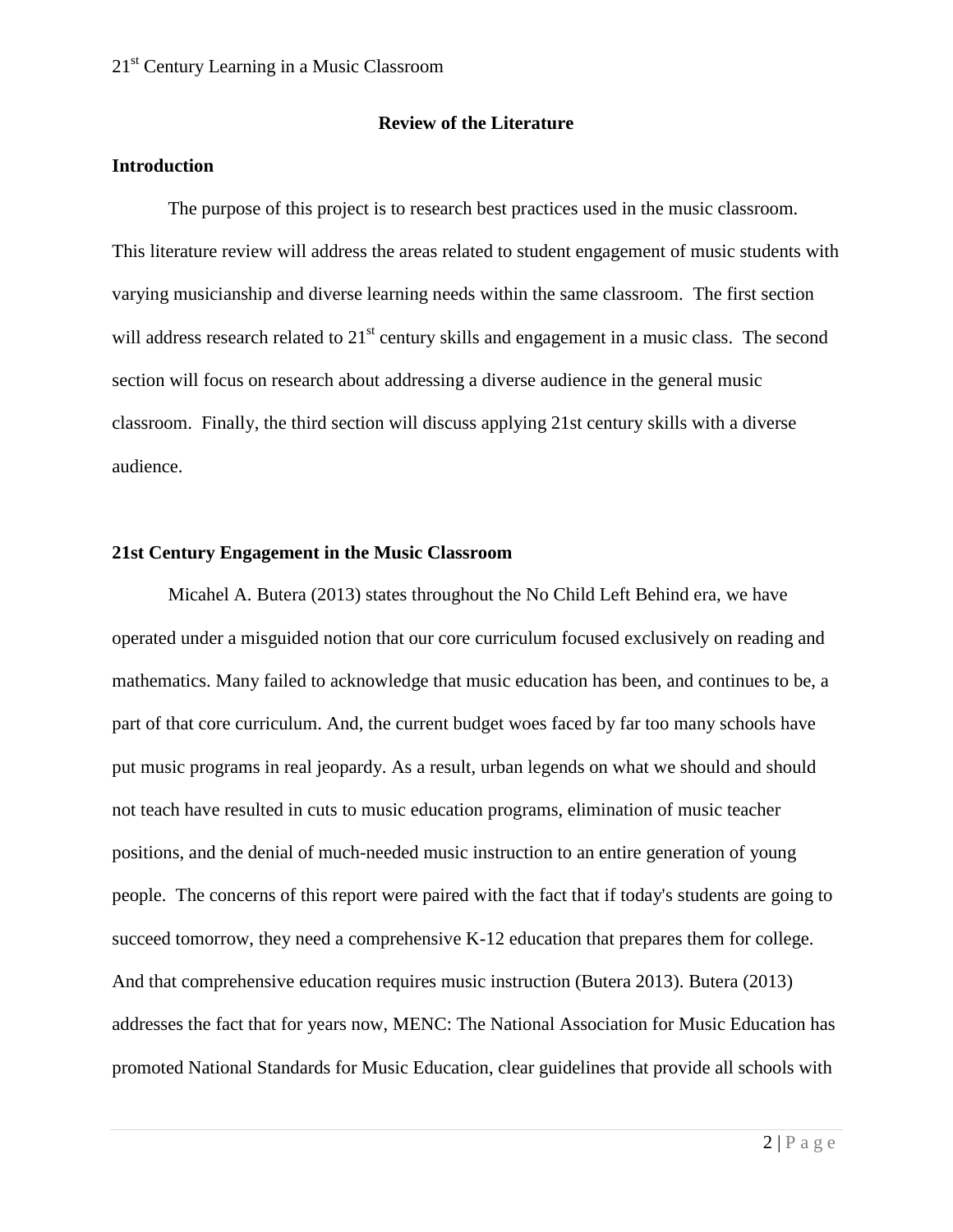an understanding of what they must know and be able to do to meet current learning standards, requirements, and expectations. These standards were developed to ensure that effective music education programs serve as a pathway to the college and career success we expect for our children. Through well-trained and well-supported music teachers, high-quality music education programs, and comprehensive music offerings, we can provide all students the skills and knowledge necessary for 21st century success (Butera 2013). This will make for a well rounded and educated student who will be prepared for the  $21<sup>st</sup>$  century work force and demands. Well rounded students should also be connected with real world applications and in connection to their communities and their neighborhoods.

Students enrolled in music courses should be receiving an education which not only covers the classic composers and genres but they should also be taught about music that can be found in their own communities. Patrick M. Jones, Ph D, (2004) states that school music programs should be fostering both life wide and lifelong music by enabling students to be involved in performing and enjoying a wide range of musical offerings within their communities throughout their lives. They should focus on connecting students with the musical lives of their communities, teaching them to perform, compose and arrange a variety of musical styles available throughout their community, as well as chamber music they can perform at home and with friends. This would move school music from the margins to the mainstream of the musical lives of their communities. There is a musical disconnect between the schools and the community. The musical ensembles offered for students across the USA are predominantly Western European ensembles: Symphony Orchestras, Concert Bands, and Choirs performing Western European art music or music based in the Western European art music tradition,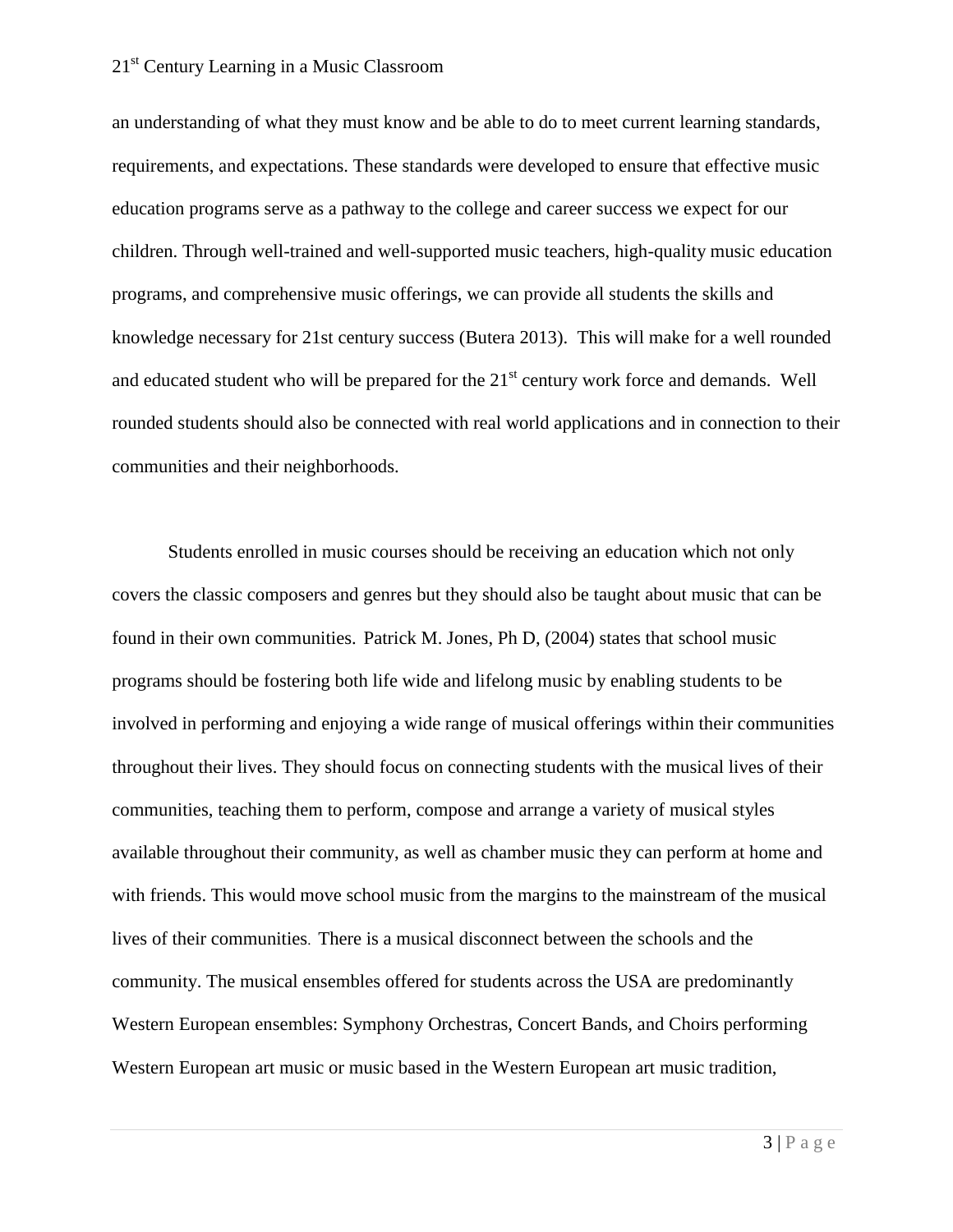arrangements of American popular music, and perhaps some "world music" or American spirituals being sung in chorus (Jones, 2004). Jones conducted a study to answer the following question: what is actually happening musically at the street level on a daily basis? For this study, Jones led a research team that conducted a survey of the musical life of Philadelphia from 21 September–5 October 2003. The research team included 10 graduate students enrolled in "MU551 Education in American Society" and 20 undergraduates enrolled in "MU257A Lab Teaching Practicum I" which both are courses offered at the University of the Arts in Philadelphia. The graduate students and Jones set out to document live music performances. They limited themselves to events by adult performers that were open to the public and within the city limits. The exclusion of K12 and university performances was intentional because the purpose of the study was to document the musical life of the community in order to determine if school music offerings are consonant or dissonant with that musical life. Each researcher was assigned a neighborhood or combination of neighborhoods to cover (Jones, 2004). As a result of Jones' study, he and his research team concluded that broadcast music plays a major role in the musical lives of communities. This music is available 24/7 to anyone with a radio. It thus crosses geographic and socio-economic boundaries instantaneously and more easily than live music performances. In terms of live music, Jones found that live music performances are more difficult to identify in such a large city. Professional classical music ensembles, such as the Philadelphia Orchestra, present regular concert series and produce professional marketing materials, whereas smaller groups and venues do not advertise that widely. Thus, a study depending on locating advertisements of performances will naturally be skewed toward the ensembles and formats with the most readily available advertising materials, which are the wellfunded professional classical music ensembles. These results indicate that rock, jazz and urban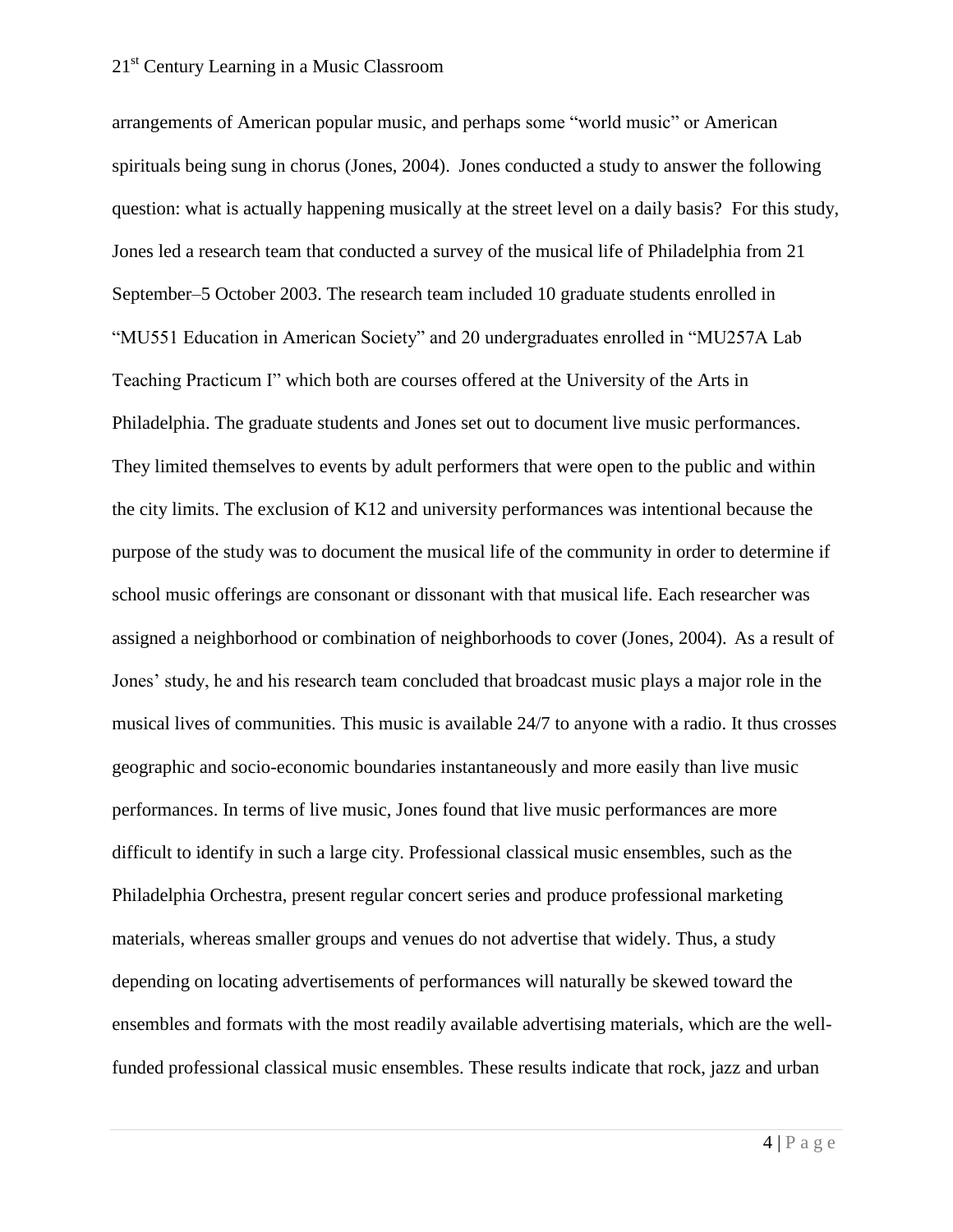styles predominate in Philadelphia with folk and "world" music being the second most popular musical styles and classical performances accounting for 14% of the offerings. While fourteen percent of these live musical offerings were Western European Art music styles and ensembles and some were from non-Western cultures, the overwhelming majority were musical ensembles and styles from the Americas, unique music of the Americas that developed from the clash and convergence of cultures unique to the Western Hemisphere: jazz, bluegrass, and rock, with Latin American styles holding a niche below the 8.5% of the population Latinos comprise (Jones, 2004). Jones (2004) states that disconnect between school and community music has had a detrimental impact on music education. Teenagers love music. This is evidenced by production and marketing within the music industry and its use by manufacturers in marketing and branding their products. However, while children certainly love music, the overwhelming majority is not interested in the types of ensembles middle and high schools traditionally offer. Instead, their interests are in smaller ensembles of diverse popular music (Jones, 2004). Simultaneously and perhaps consequently there is less overall involvement in actual music making throughout our society. Jones (2004) believes in order for music education to regain relevance and return from the musical fringe to the musical mainstream we must rethink the curriculum. A  $21<sup>st</sup>$  Century music curriculum must be designed to invigorate musical learning and to musically empower students in pluralistic societies. Today's music education should connect students with the musical environment in which they live. In order to connect students' in-school music education with their out-of-school musical lives, music offerings must emphasize music they will find in their communities. The goal is to have students participating in music both within and outside of school so graduates will continue performing and enjoying a wide range of musical offerings within their communities throughout their lives. In order to prepare our students for the 21<sup>st</sup>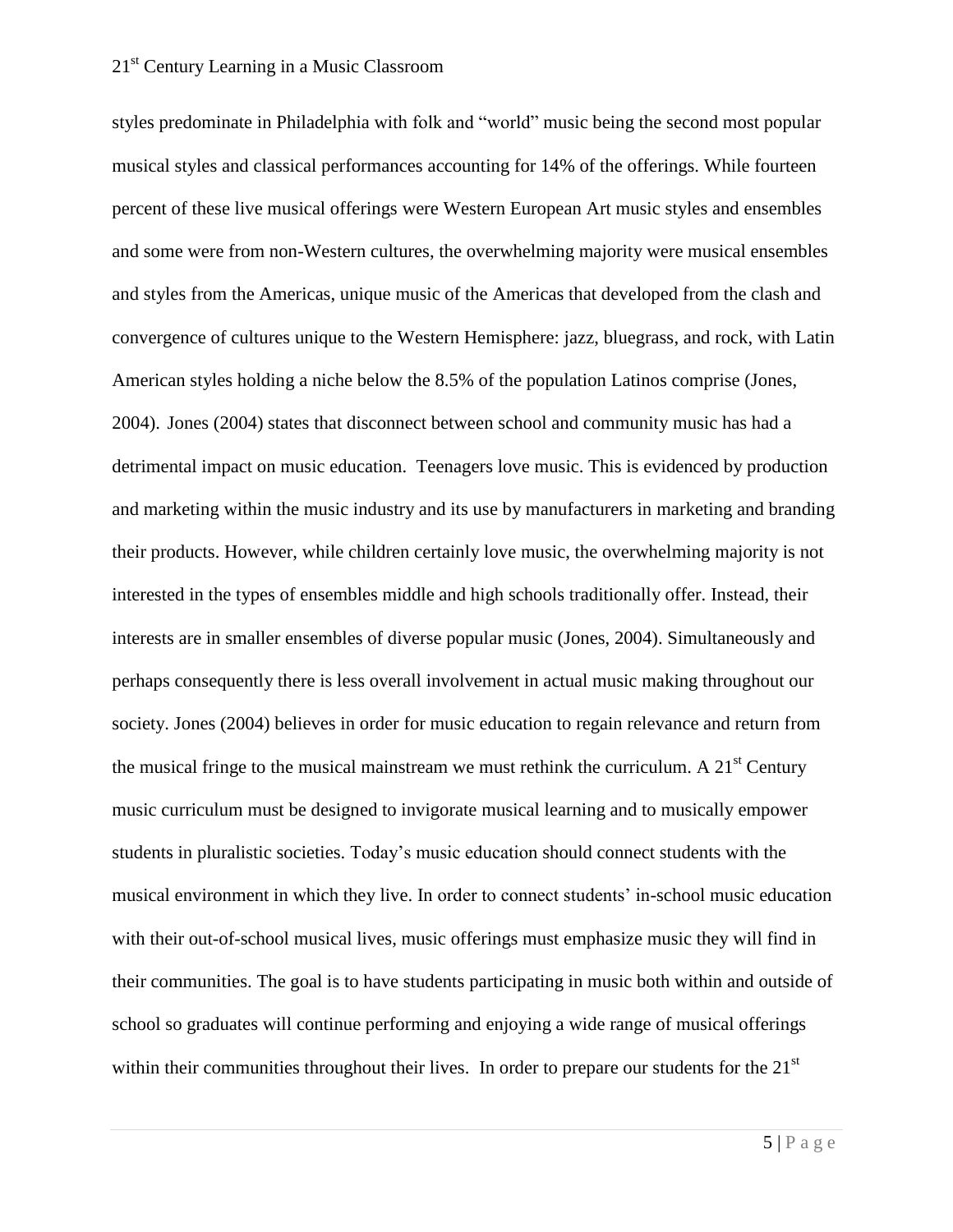century workforce Jones (2004) states We must revamp the current rehearsal space construct with its underlying assumptions of group synchronicity and a leader/follower dynamic in order to create a physical environment open to all kinds of music and more conducive to fostering individual creativity. In its place I propose the physical plant of the music suite be a recording, production and editing studio. The main room would be a recording studio large enough to accommodate larger ensembles and also double as a small recital hall. Satellite rooms would include a recording booth an editing laboratory, a music computer/keyboard center, a music library, instrument/equipment storage rooms, and several small ensemble rehearsal and individual practice rooms. The ensemble and individual practice rooms would be equipped with the technology needed for accompanying, recording and playback. They would also be wired to serve as "isolation booths" for the main recording studio. This physical layout mirrors the current physical structure of many, if not most, music suites in middle and secondary school across the USA. Therefore, there is no need for major construction. The issue is merely one of inserting technology as needed which is becoming ever less expensive and reorienting the curriculum, which costs nothing (Jones, 2004). Students today are digital natives and the use of technology in the classroom is their forte.

It wasn't until Amy Burns (2012) was teaching in Far Hills, New Jersey, that she realized the many opportunities technology offers elementary music educators and students. Burns learned as much as she could to begin using technology to enhance the delivery of music education to every student. Many attendees of conferences and presentations of Burns are often concerned about extending their students' time using technology since they already seem to spend countless hours outside of school "plugged in." Many of these attendees believe that when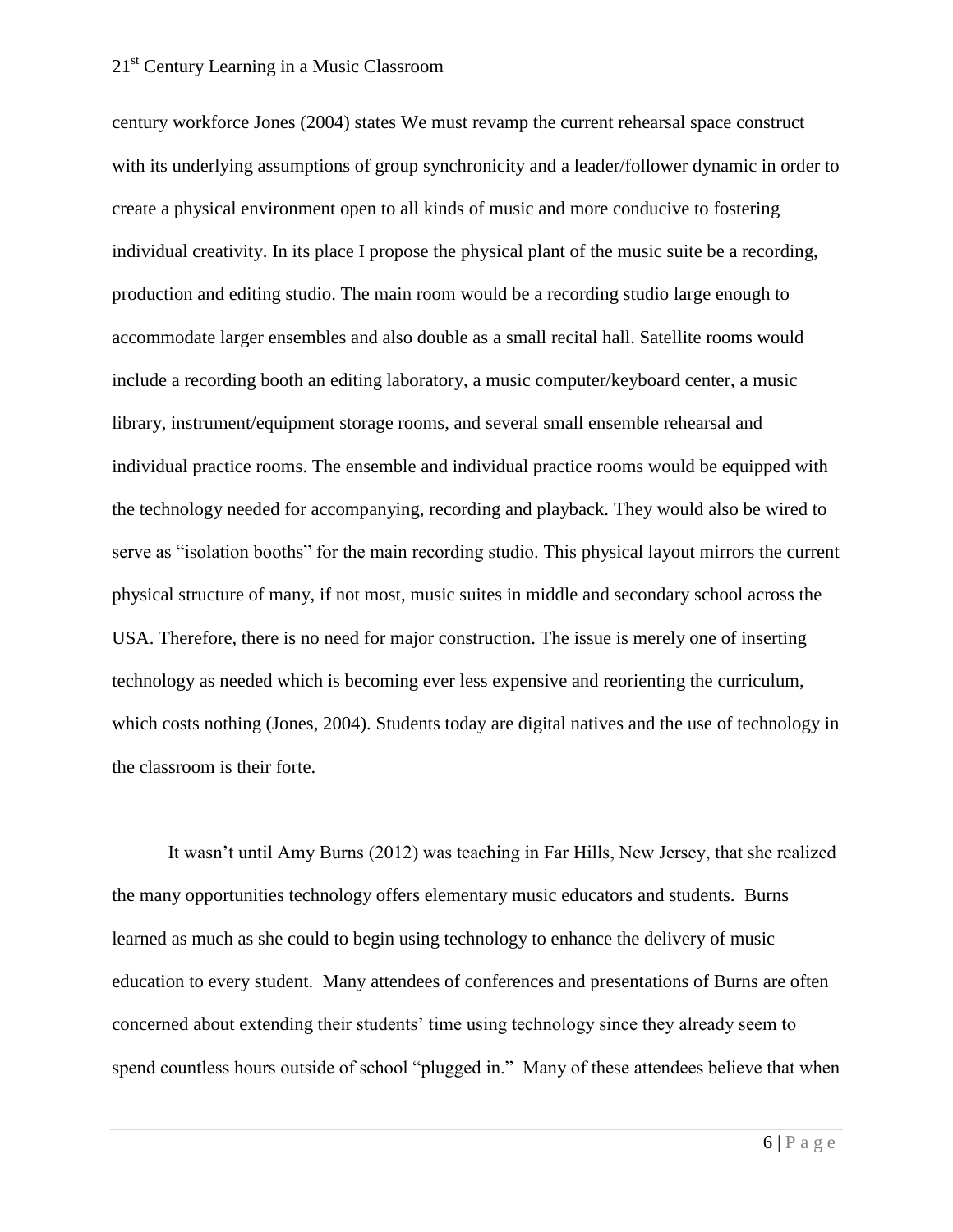students come to music class they should be exposed to music solely in the form of singing, listening, moving, creating, and performing on acoustic instruments. Burns does understand these concerns and feels technology is one of the tools that will help her students achieve success in learning music. "We now teach students who have always listened to an iPod or known someone who has one-this generation has no fear of technology, and we are given the task of preparing them for their future," (Burns, 2012). If we ignored technology, we would be missing out on websites that can help assess musical skills, apps that can enhance recorder performances, and hardware and software that can act as virtual world instruments students would otherwise not have the opportunity to play (Burns, 2012). Burns (2012) believes even with just a single computer in the classroom, the music educator can enhance instruction through technology. With a screen or TV, teachers can project music software or interactive music websites to reinforce or assess musical skills taught in the classroom. Students can come up to the computer one at a time and participate in the activity. Other students watch the screen and follow along (Burns, 2012). There are websites that promote interactive music-making along with a music curriculum. Interactive whiteboards offer other tools teachers can utilize to enhance their current lessons (Burns, 2012). Being able to display music notation software such as Finale or Sibelius or online music notation programs such as Noteflight, it gives the students a better experience with composition than pencil and paper (Burns, 2012). Students can easily drag and drop the notes onto the staff and hear their melodies as they create them. Electronic notation files can also be saved and accessed later from any computer. Burns (2012) suggests using the SAMR model. First one should experiment with websites, apps, or the interactive whiteboard until you feel comfortable. Then *substitute* a tool in your classroom with a technological tool. Do something as simple as accompanying a song with an iPod and sound system, and see how your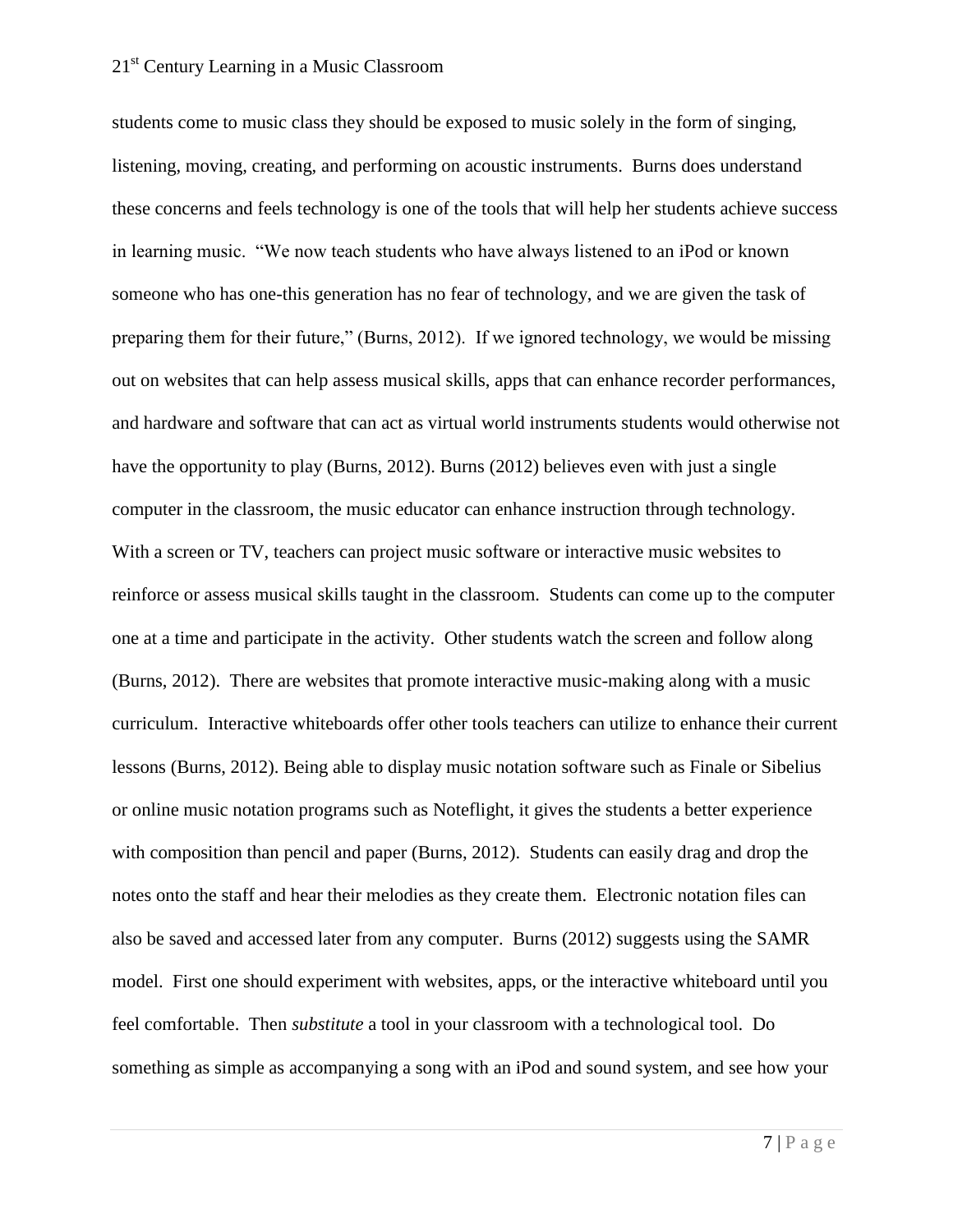students respond. When you feel comfortable with that, *augment* your lessons with technology, perhaps by adding an interactive website to perform an assessment with your students. After that, *modify* your lessons by adding virtual instrument apps to your lesson so students can experience a cultural sound and compare the difference of a virtual ensemble to an acoustic ensemble. Finally, *redefine* how you might teach a music concept. Burns (2012), states that technology can be a great asset to your music classroom, if used in an effective way. When music educators try to teach around technology, the lesson will ultimately be unsuccessful and your students will become frustrated; however, when music educators use technology to enhance music lessons, students will feel great musical success (Burns, 2012).

#### **Addressing a Diverse Audience of Learners in the Music Classroom**

Teaching students whom are digital natives also addresses a diverse audience of learners in the music classroom. Sapon-Shevin (2002) addresses the fact that typical classrooms have always served (or ill-served) students who varied along any number of continua, including performance or ability, either by ignoring those differences or through elaborate tracking and grouping strategies. Now, however, many schools are moving towards more purposive heterogeneity; teachers recognize the value of teaching children to interact comfortably with a wide range of people and so work to create classrooms and practices that acknowledge differences among students in the classroom and respond to them thoughtfully and creatively (Sapon-Shevin, 1999, 2001, 2003). Sapon-Shevin (1990) states cooperative learning is one of the optimal ways to teach children with different abilities in the same classroom. Cooperativelearning instruction involves children working together, helping each other to learn. Much of the early work in cooperative learning referred to the importance of heterogeneous grouping as a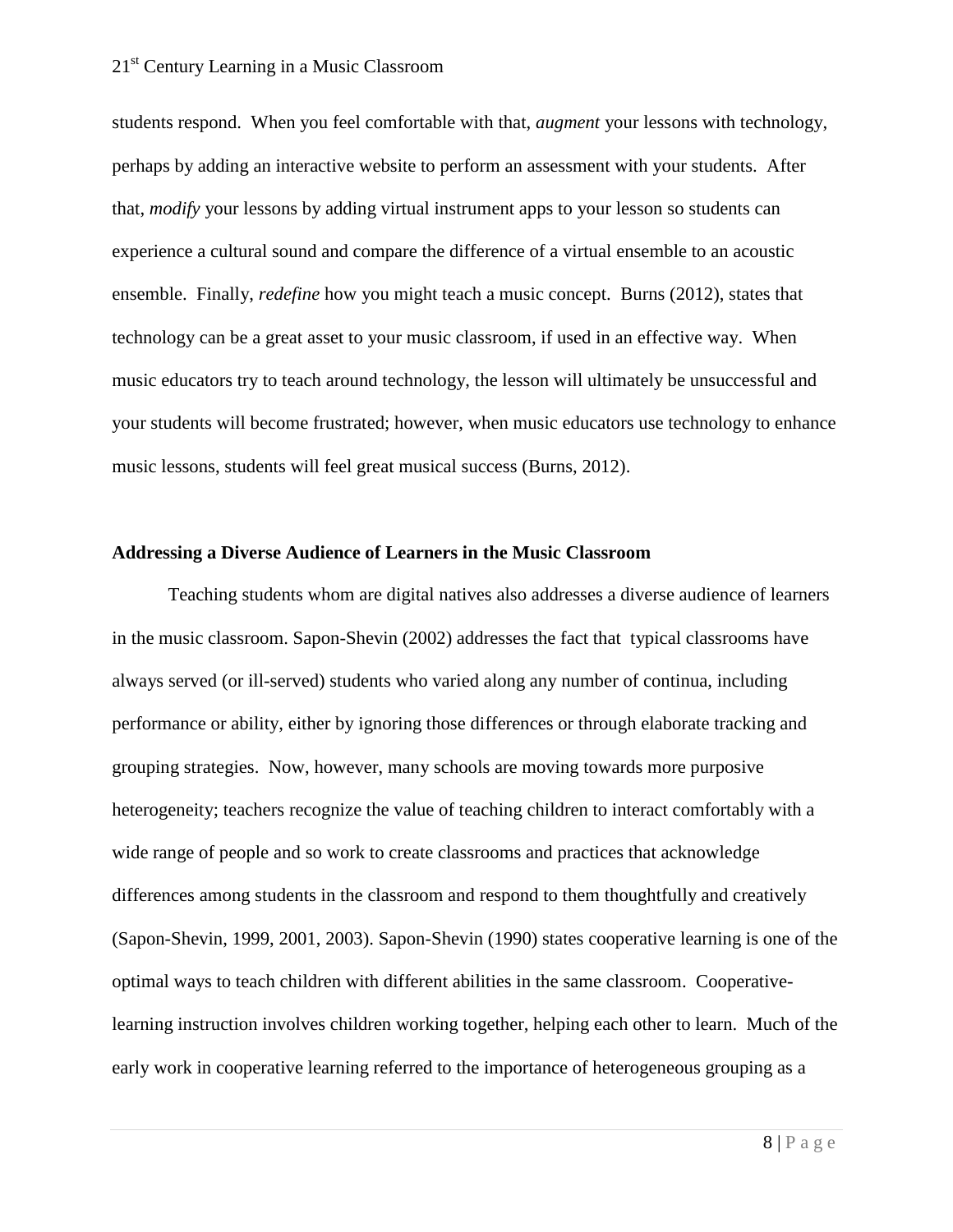principle. In order to be able to include all students and all learning styles and abilities mutlilevel teaching has to be used. If the class is doing a unit on space, for example, the teacher can organize space activities and projects on many different levels (Sapon-Shevin 2002). Sapon-Shevin (2002) proposes for classrooms to be inclusive, modeling respect and appreciation for all children, the areas identified in this chapter music inform all aspects of classroom life.

Many classes are filled with students with diverse learning needs. Teachers should adhere to this and be willing to adapt and differentiate classroom instruction. Meeting the needs of all learners is vital for student engagement and success. Bashinski (2002) states that Adapting the curriculum involves differentiating instruction to provide learners with a variety of ways to process information and demonstrate what they have learned, in order to "match" the way in which each learner learns most effectively. Adapting the curriculum only for learners who have IEPs isn't enough; the curriculum needs to be differentiated in order to meet the needs of all. The needs for adaptation were divided into four categories; instructional strategies, instructional materials, curricular content, and assessment practices (Bashinski 2002). According to Bashinski (2002), the first category of curriculum adaptations refers to a change in the way a teacher teaches - that is; in the methodologies s/he uses to provide information to a learner(s) in his/her class. These involve a change in the learner's instructional input. Adapting teaching materials involves making changes to the equipment and / or supplies to which a learner(s) has access during the course of instruction. This involves a change in the formats through which information is represented to the learner or the learner's engagement with the curriculum during the course of instruction. Bashinski (2002) also states that this third category of adaptations involves varying what is taught - that is, the complexity and nature of the content presented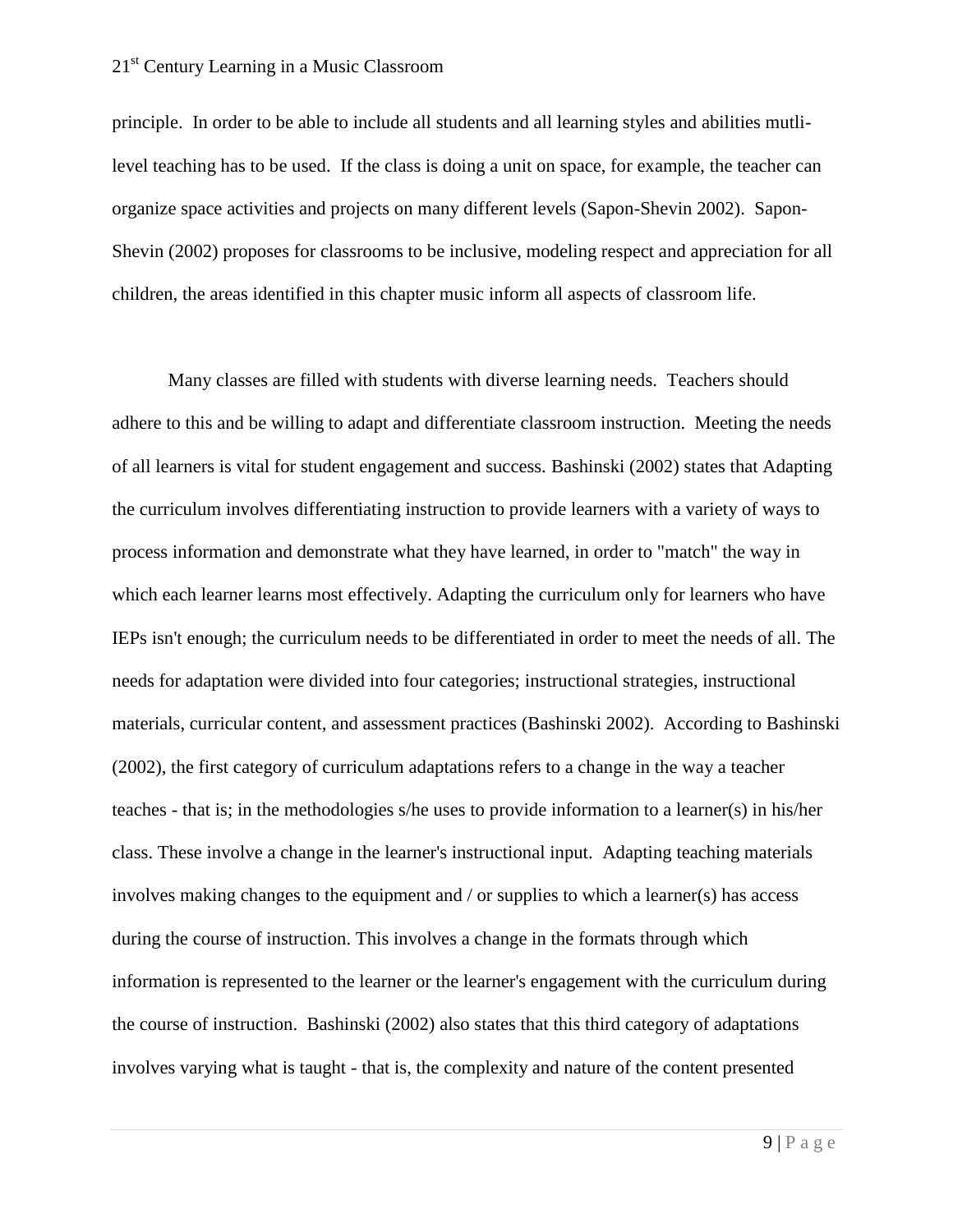during the course of a unit of study. This type of curriculum adaptation, results in an adjustment of the cognitive demand of a learning task for a particular learner(s). The final category of curricular adaptations refers to alterations in the way in which a teacher gets information from a learner(s) in her class. These involve a change in the learner's instructional output. Effectively designing curriculum adaptations represents one approach to teaching that may not require a substantial amount of additional work on a teacher's part, though it certainly represents a different way of teaching. Adapting the curriculum to meet the needs of diverse learners involves differentiating instruction to provide all learners with a variety of ways to process information and demonstrate what they have learned, in order to "match" the way in which each individual learns most effectively and efficiently (Bashinski 2002).

Teaching to multiple intelligences and using tools such as technology and digital media to differentiate learning can empower diverse learners. According to Kingsley (2007), as technology becomes increasingly commonplace within educational settings, there is a corresponding expectation for educators to utilize digital tools to support classroom teaching and learning. One of the most empowering uses of digital tools occurs when teachers possess the skills to identify, develop, and apply technology to recognize and validate the diverse backgrounds of their students (Kingsley, 2007). By providing students with multiple ways to access content and multiple pathways for expressing what they learn, Universal Design for Learning (UDL), particularly when paired with instructional technology, can help educators devise approaches to teaching, learning, and assessment that are flexible and meaningful (Kingsley, 2007). Kingsley (2007) states educational technology provides a unique and robust set of tools to support the UDL model of instruction to scaffold and empower diverse learners.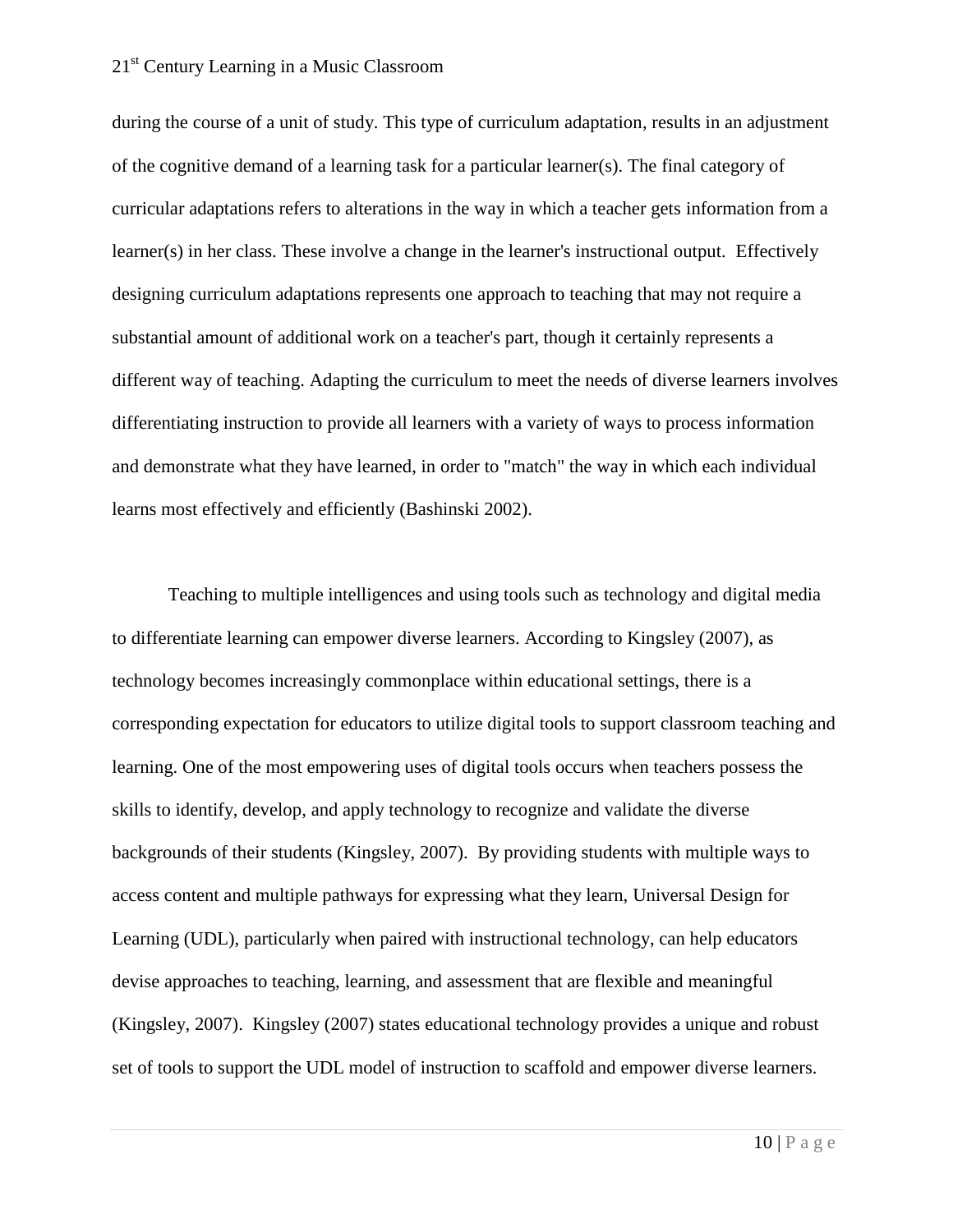According to Kingsley (2007) connecting students' home and school worlds is very important. Educators are recognizing that linking content area teaching to youth culture, including television, music, the Internet, and video gaming, is a compelling way to capture and hold students' attention, make learning relevant, and help students develop a sense of ownership of their learning (Kingsley, 2007). Teachers should use technology to support differentiated instruction (Kingsley, 2007). Digital tools can play an important role in planning instructional approaches that can be adapted to the individual needs of individual needs of students in heterogeneous classrooms (Kingsley, 2007). With hard work and persistence, teachers can leverage technology to design and locate content, materials, and resources that are interesting and effective for students at all levels of experience, interest, and ability (Kingsley, 2007).

#### **Applying 21st Century Skills with a Diverse Audience**

Students of the digital age and who have an arts education will be ahead of many of their peers. The skills taught by the arts will contribute to success in the knowledge-based economy of the 21st century**.** Lynch (2008) addresses the fact that in the reality of life in the 21st century is that the skills associated with artistic practices — creative thinking, self-discipline, collaboration and innovation — are skills that are in great demand. In fact, in our rapidly changing global economy, the skills the arts teach may be mandatory for everyone's success. *To effectively prepare students for the new workplace, schools must consider investing in their own creative workforce. Students throughout their preK-12 academic career will need access to the knowledge and skills in the arts that only specialists in music, theatre, visual arts and dance can provide.* Lynch (2008) notes that the presence of trained arts specialists not only ensures sustained and quality student engagement in various artistic disciplines, but also promotes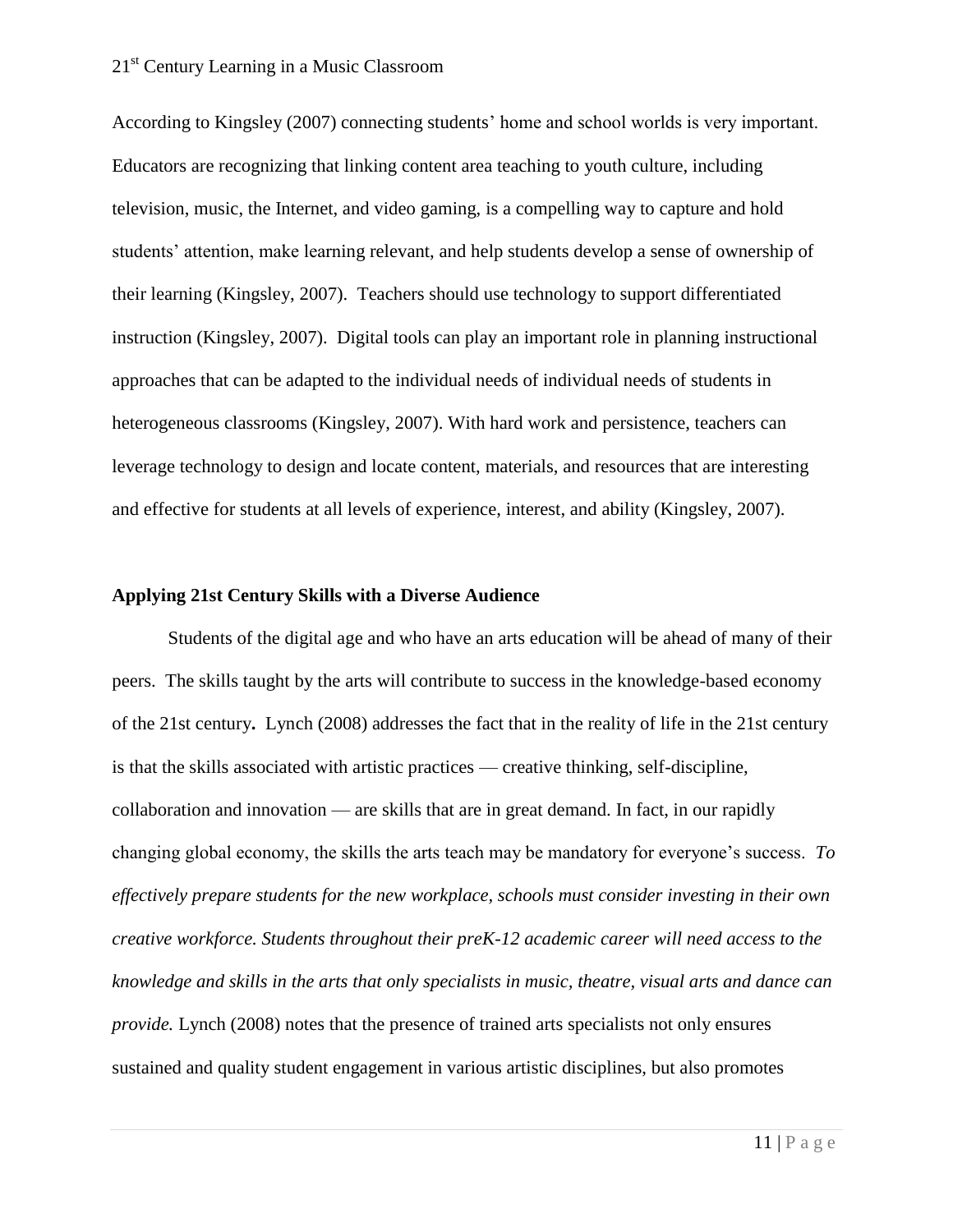collaboration with classroom teachers to draw connections between the arts and other subject areas*.* According to his study, Lynch (2008) has found that an *arts education not only provides artistic training, but teaches children creativity, spatial thinking and abstract reasoning, all critical skill sets for tomorrow's software designers, scientists, entrepreneurs and engineers. Parents and educators can feel optimistic that their arts-educated kids will have a clear shot at being employed in the arts-related, creative industries, as well as in the new innovative 21st century economy.* Lynch (2008) states *that children growing up in the United States are living in an interconnected world where our ability to sustain a high-quality American way of life, a vibrant business economy and peaceful, positive relationships with other citizens of the world depends on our ability to effectively develop the creative and cultural capacities demanded of us now.*

Music educators are increasingly interested in introducing students to music composition as a means to enhance musical understanding. In order to compose, teachers often expect children to represent musical ideas within the boundaries of standard notation, using classic, standard notation software programs such as those in the *Sibelius* or *Finale* product families (Williams & Webster, 2008). However, research suggests that there is a disconnect between what students hear and what students see in standard notation (Bamberger, 1996). When children are given the opportunity to notate music in their own way, their invented notations reveal that children hear music according to either small musical groupings or the larger metrical structure (Bamberger, 1991). If this is the case, our complex standard notation system may not be the best way to engage children in music composition, particularly in the early stages of their compositional thought.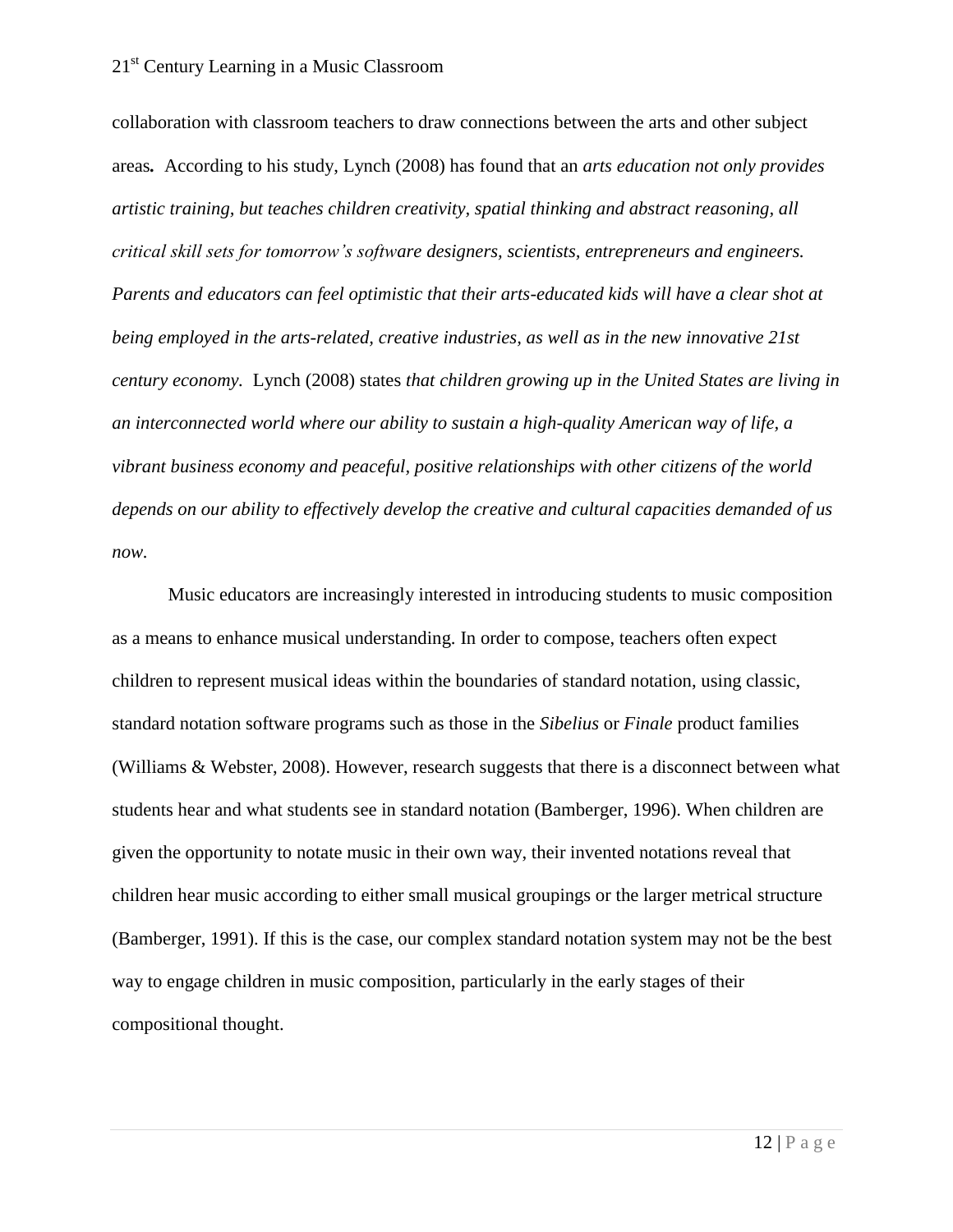Recent software programs enable students to compose without relying on standard printed "scores." Such programs have different interfaces that allow students to compose to varying levels of sophistication without the use of standard notation. Lansinger Ankney (2012) suggests if we as educators are to engage  $21<sup>st</sup>$  century learners, we must use alternative representations of music through alternative composition software such as Impromptu*,*  Hyperscore*,* GarageBand*, and the* O-Generator *that can be used for composition* which can better present and often enhance students' compositional thinking. Lansinger Ankney (2012) also states children encounter a world full of music from TV shows to shopping malls to the latest music playing on their iPods. They hear and internalize music in various ways, sometimes passively, sometimes emotionally, or at other times, systematically. All of these encounters lead to internal representations of music. These representations include intuitive understandings of melody, rhythm, texture, and much more. Yet in school, if children are asked to represent their musical knowledge in a visual form, they often must conform to the isolated pitches and rhythms in standard notation. Children were asked to write melodies such as *Twinkle, Twinkle Little Star*  and simple rhythmic patterns in any manner that made sense to them. Bamberger had students notate rhythms using squiggly lines, stars, hearts, dashes, circles, and much more. Bamberger used these external representations as a means for understanding children's internal representations of music.

Lansinger Ankney (2012) suggests that one goal of music education should be to encourage composition as an ability to collect musical ideas into personally meaningful frameworks that can be communicated to others through sound. Therefore, like standard notation, alternative representations are a vehicle for engaging in composition. Alternative composition software programs offer powerful options to the complex semiotic system that has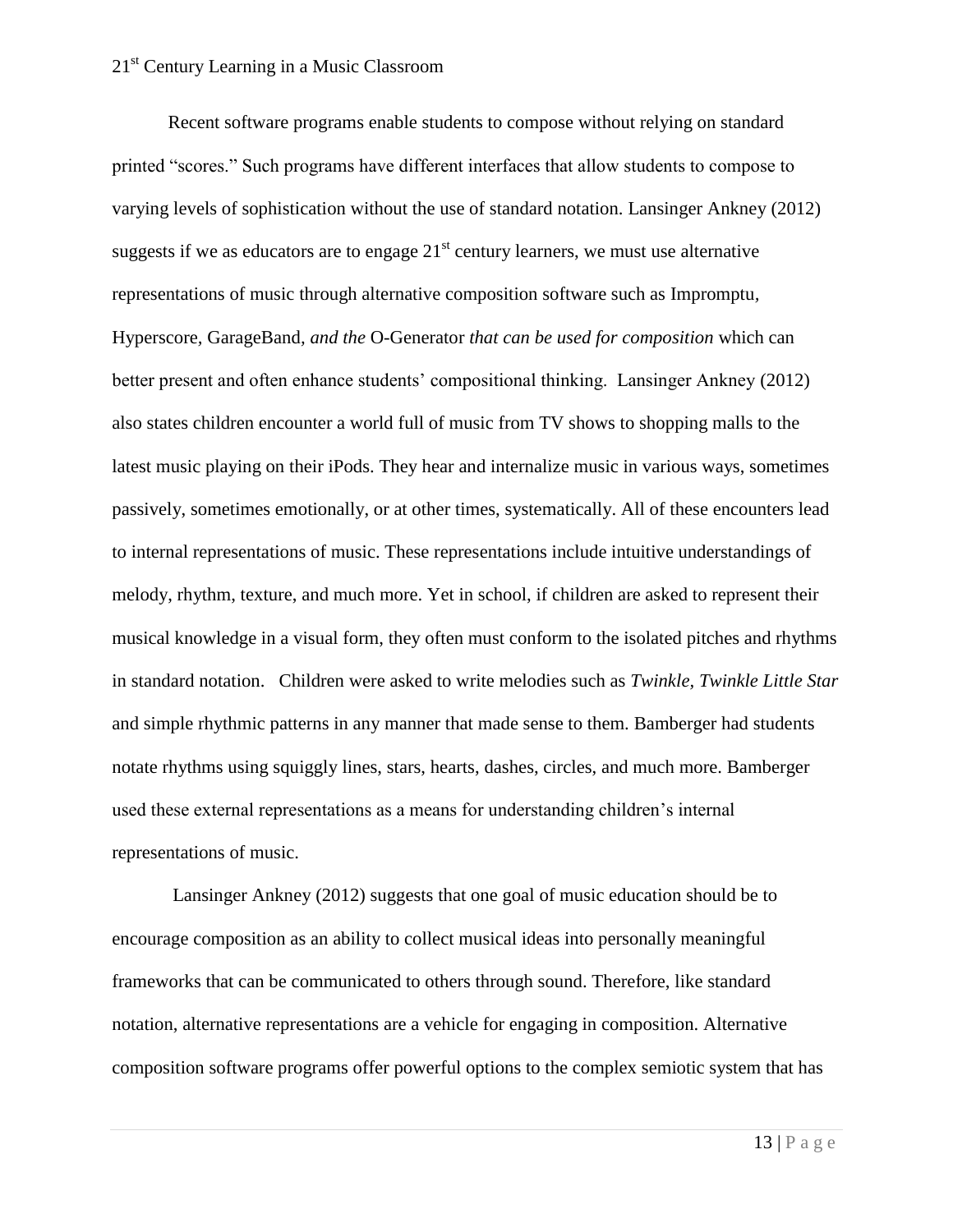existed for centuries. Some alternative composition programs embody designs that are more intuitive to children's initial internal representations, flexible to children's developing musical knowledge, and engaging in their use. However, it is up to music teachers to carefully evaluate programs for their overall effectiveness.

By using alternative representations of music in composition programs, we invite students of all ages and ability levels into a creative and interactive process that is changing the field. Up to recently, composition was reserved for only the most elite musicians. These alternative representations are helping redefine what composition is and who composes. While it is exciting to embrace this technology, teachers will continue to bear the responsibility for selecting composition programs that are well-designed and relevant to their students' needs and preferences. They also must be responsive and purposeful in integrating this technology in meaningful ways. However, the future looks full of possibility and if music educators will work to include and build upon the power of these alternative representations for composition (Lansinger Ankney, 2012).

Morris (2010), states that some music education systems narrow the focus by concentrating only on the performer or the listener. In the United States, music education has traditionally followed two paths: music appreciation and performance-based programs. Composition seems to have been largely neglected. Conversely, the UK in recent years has focused on composition as a primary teaching tool in music education.

Although composition is included as the fourth National Standard for music education, many music educators do not incorporate composition into their curriculum despite the level of importance bestowed upon it. This was a disservice to our students and the need to let them be creative. It was not until The Vermont MIDI Project (http://www.vtmidi.org/, 2010) begun in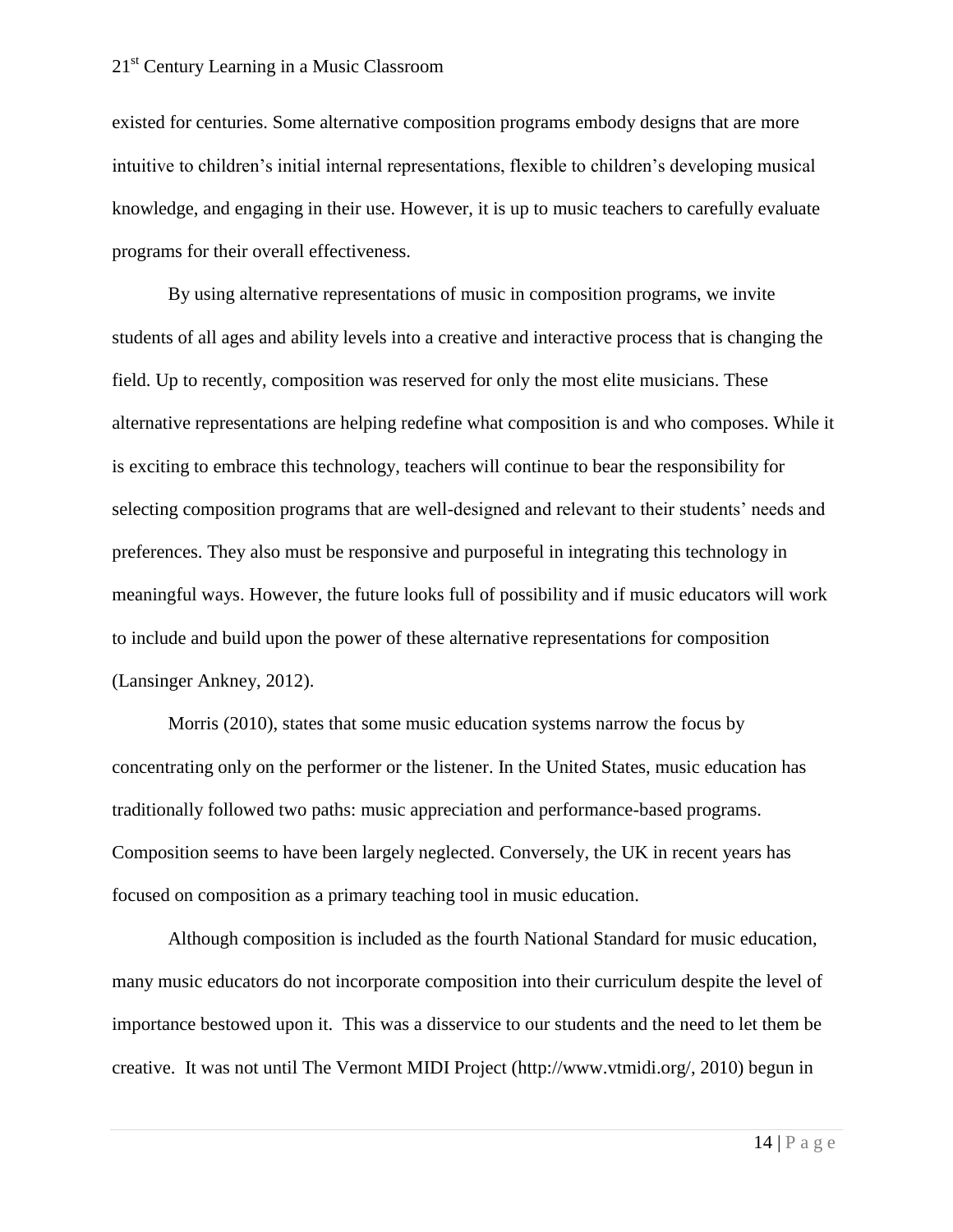1995 in response to the National Standards as a resource to help teachers implement composition teaching in their schools. Using MIDI devices and the internet, students are able to send their compositions to professional composers who act as mentors and establish a dialogue with the students to help them to develop and refine their compositional ideas. The project has also identified the need for teacher education in both composition and technology and runs workshops in both. Live performances of student compositions by both students and professional musicians are also actively encouraged (Morris, 2010).

Although positive attitudes to composition in music education abound in both countries, teachers in the US especially are in need of support in order to implement composition successfully in all class types. Both countries would benefit from considering balance in the curriculum, not only among the standards, but also in balancing the development of skills with the inclusion of opportunities for creativity (Morris, 2010).

Morris (2010) concludes music educators must continually reassess their teaching in order to ensure that they are providing a balance of activities and experiences that have the power to reach all students, both in the teaching of composition and music teaching in general. It should be remembered that music is creative and expressive, the implications of this being the inclusion of creativity and expression in music education in order that music be a real experience for all.

#### **Summary**

Many people believe the arts and arts education is still relevant for students of the  $21<sup>st</sup>$ century. Studies have shown students who have a background in the arts are far more capable of handling future jobs which will require artistic training, spatial thinking, and abstract reasoning,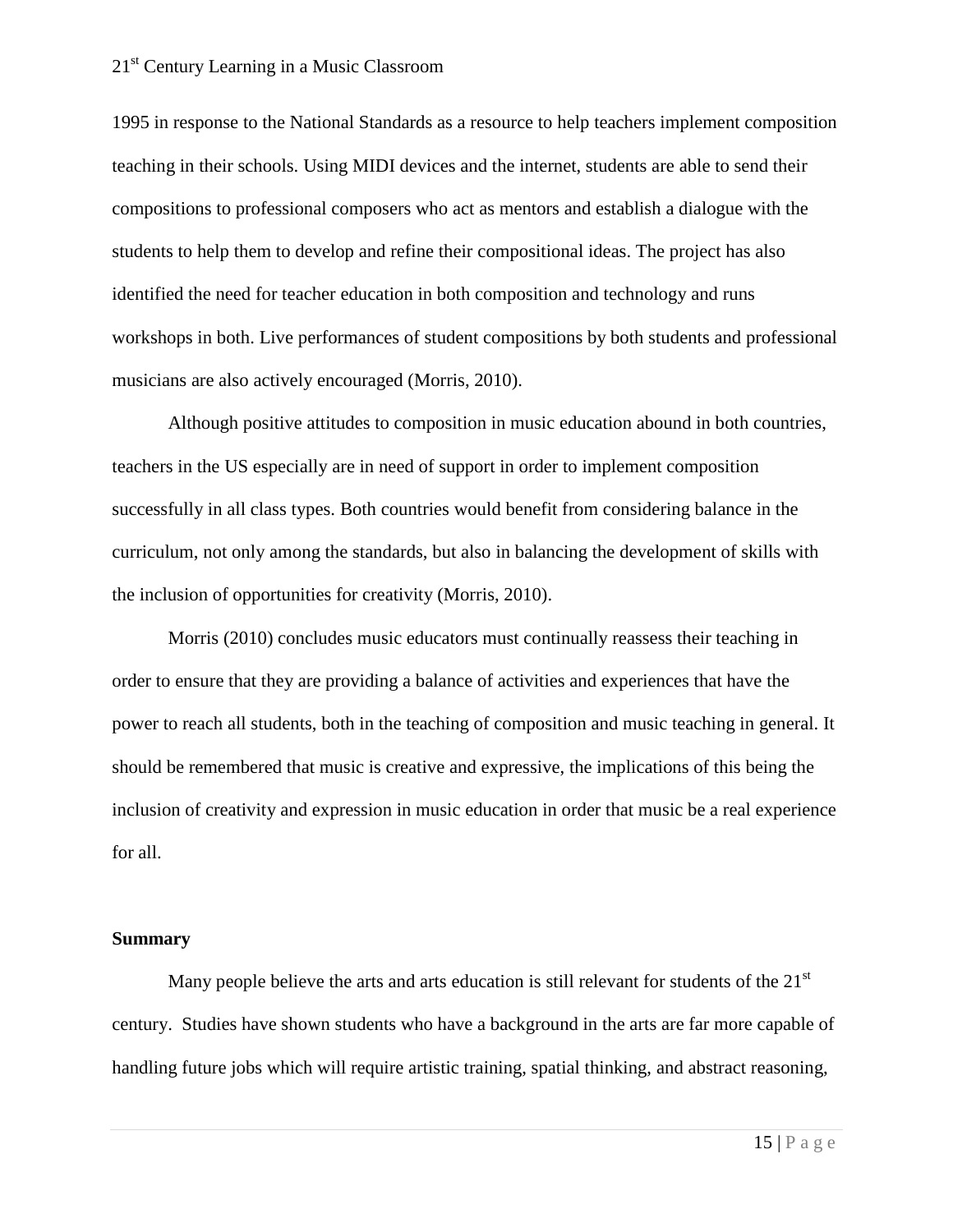all critical skill sets for tomorrow's software designers, scientists, entrepreneurs and engineers. The music classroom is also a place for inclusion for all learners to receive an arts education which does not single any learning type out but instead adheres to all learning styles and focuses lessons and instruction around them. The arts and arts education help foster the creativity and critical thinking skills of young people, which is quintessential for the 21<sup>st</sup> century.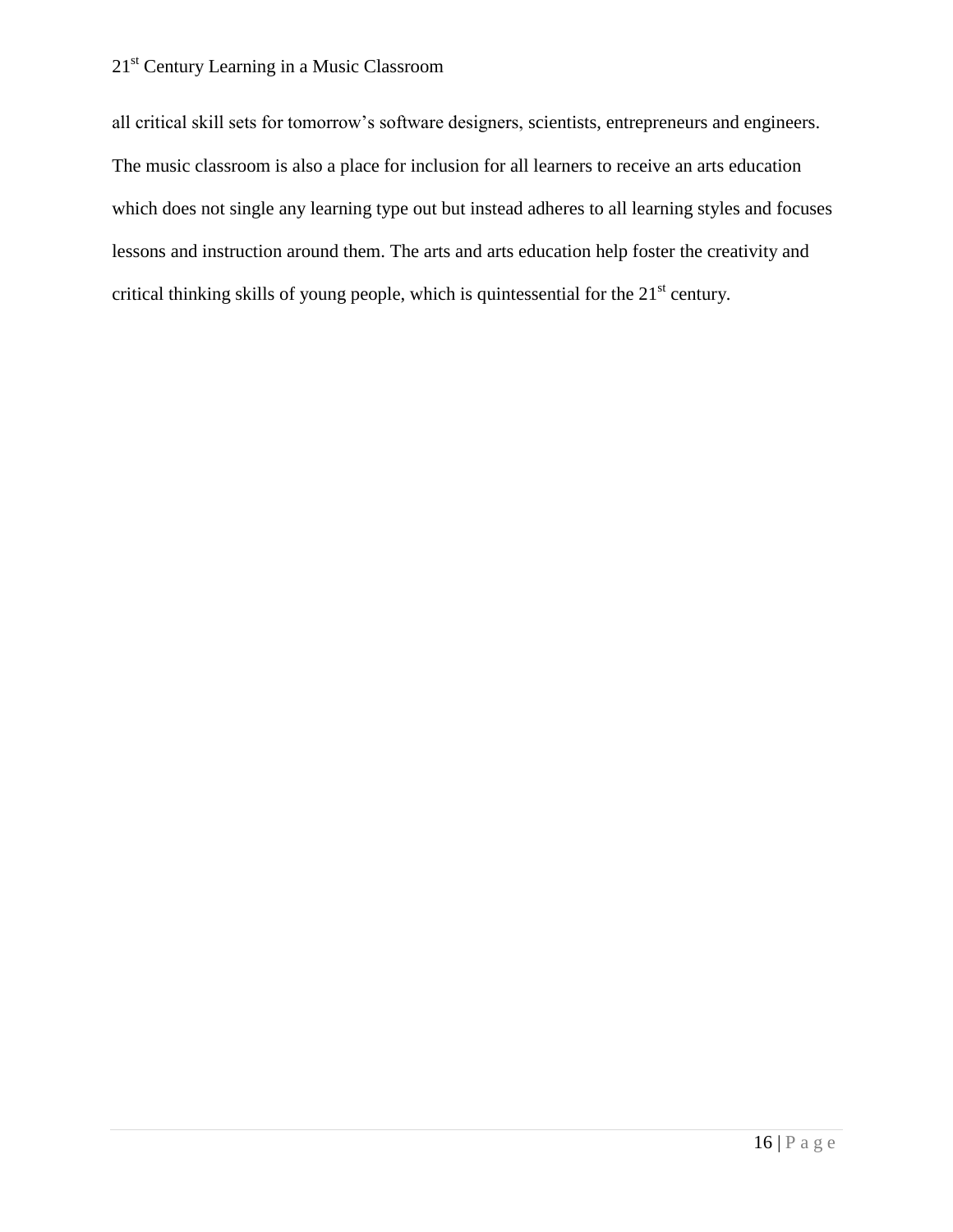# **References**

### **Alternative Representations for Music Composition**

Lansinger Ankney, K., et al. (2012) Northwestern University. Retrieved June 2, 2013,

from [http://www-u](http://www-/)sr.rider.edu/~vrme/v20n1/visions/Ankney%20Bamberger.pdf

### **Adapting the Curriculum to Meet the Needs of Diverse Learners**

Bashinski, Ed.D, S.M. (2002,). PBS: Public Broadcasting Service. *PBS Teachers | PBS* 

*Teachers. Early Childhood. Adapting the Curriculum.* Retrieved April 22, 2013, from

<http://www.pbs.org/teachers/earlychildhood/articles/adapting.html>

### **Engage Your Students with Today's Technology**

Burns, A. (2012). Engage Your Students with Today's Technology. *Southwestern* 

*Musician, 81*(1), 38-40. Retrieved, from

[http://issuu.com/texasmusiceducatorsassociation/docs/aug2012/38?mode=a\\_p](http://issuu.com/texasmusiceducatorsassociation/docs/aug2012/38?mode=a_p)\_

# **Music Education: The Ultimate 21st Century Skill**

Butera , M. Welcome to Christian School Products. *Music Education: The Ultimate 21st* 

*Century Skill.* Retrieved March 5, 2013, from

[http://www.christianschoolproducts.com/articles/2011-January/Featured-Articles/Music-](http://www.christianschoolproducts.com/articles/2011-January/Featured-Articles/Music-Education-The-Ultimate-21st-Century-Skill.htm)

[Education-The-Ultimate-21st-Century-Skill.htm](http://www.christianschoolproducts.com/articles/2011-January/Featured-Articles/Music-Education-The-Ultimate-21st-Century-Skill.htm)

#### **Returning Music Education to the Mainstream: Reconnecting with the Community**

Jones, P. *Returning Music Education to the Mainstream: Reconnecting with the* 

*Community.* Retrieved May 15, 2013, from [http://www-](http://www-usr.rider.edu/~vrme/v7n1/visions/Jones%20Returning%20Music%20Education%20to%20the%20Mainstream.pdf)

[usr.rider.edu/~vrme/v7n1/visions/Jones%20Returning%20Music%20Education%20to%2](http://www-usr.rider.edu/~vrme/v7n1/visions/Jones%20Returning%20Music%20Education%20to%20the%20Mainstream.pdf)

[0the%20Mainstream.pdf](http://www-usr.rider.edu/~vrme/v7n1/visions/Jones%20Returning%20Music%20Education%20to%20the%20Mainstream.pdf)